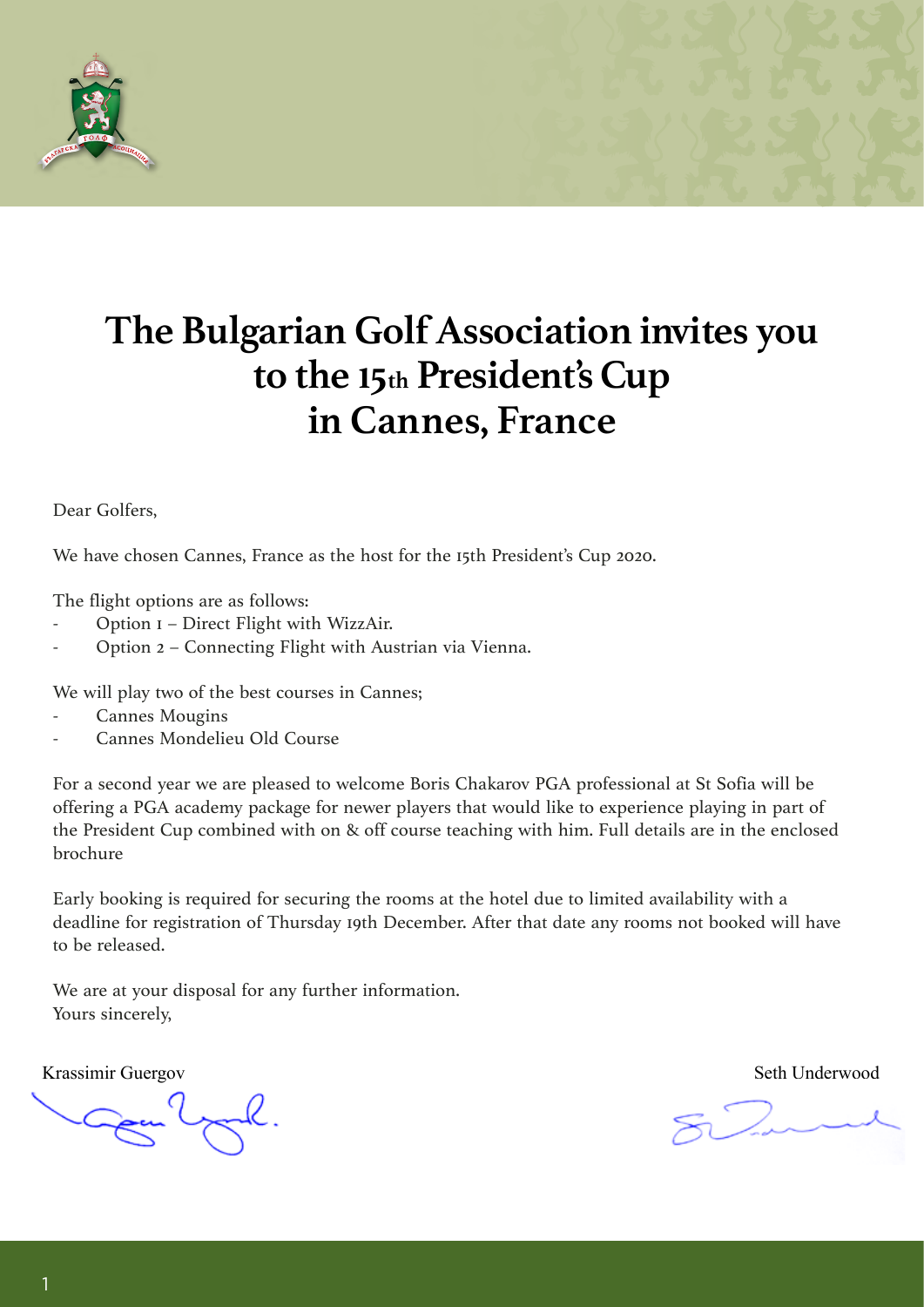

## **THE HOTEL**



### Le Grand Hotel Cannes

Discover an exclusive hotel on La Croisette, in Cannes. Le Grand Hotel, tucked in behind the only gardens on that famous boulevard, offers a retreat from the hustle and bustle of Cannes. Luxury, sun, sea and palm trees – the perfect ingredients to a perfect day spent at Le Grand Hotel.

Sample the sweet taste of comfort and luxury at Le Grand Hotel. Enjoy its 5000 m² of gardens, unique on the Croisette, as well as the attentive team. Discover the elegance of its rooms and suites. Indulge in culinary delights at the gourmet restaurant, and experience moments of relaxation at the lounge bar or on the hotel's very own private beach. Here under the golden sun of the Riviera, anything is possible. The hotel offers spacious rooms, drenched with natural light, and a fabulous, very 60s ambiance.

Designer light fittings, luxury bedding, elegant furnishings and Bulgari welcome products plunge you into an atmosphere of sweet sensual delight.

Orchids freshly cut from the hotel's greenhouse add that finishing touch of elegance to your room.

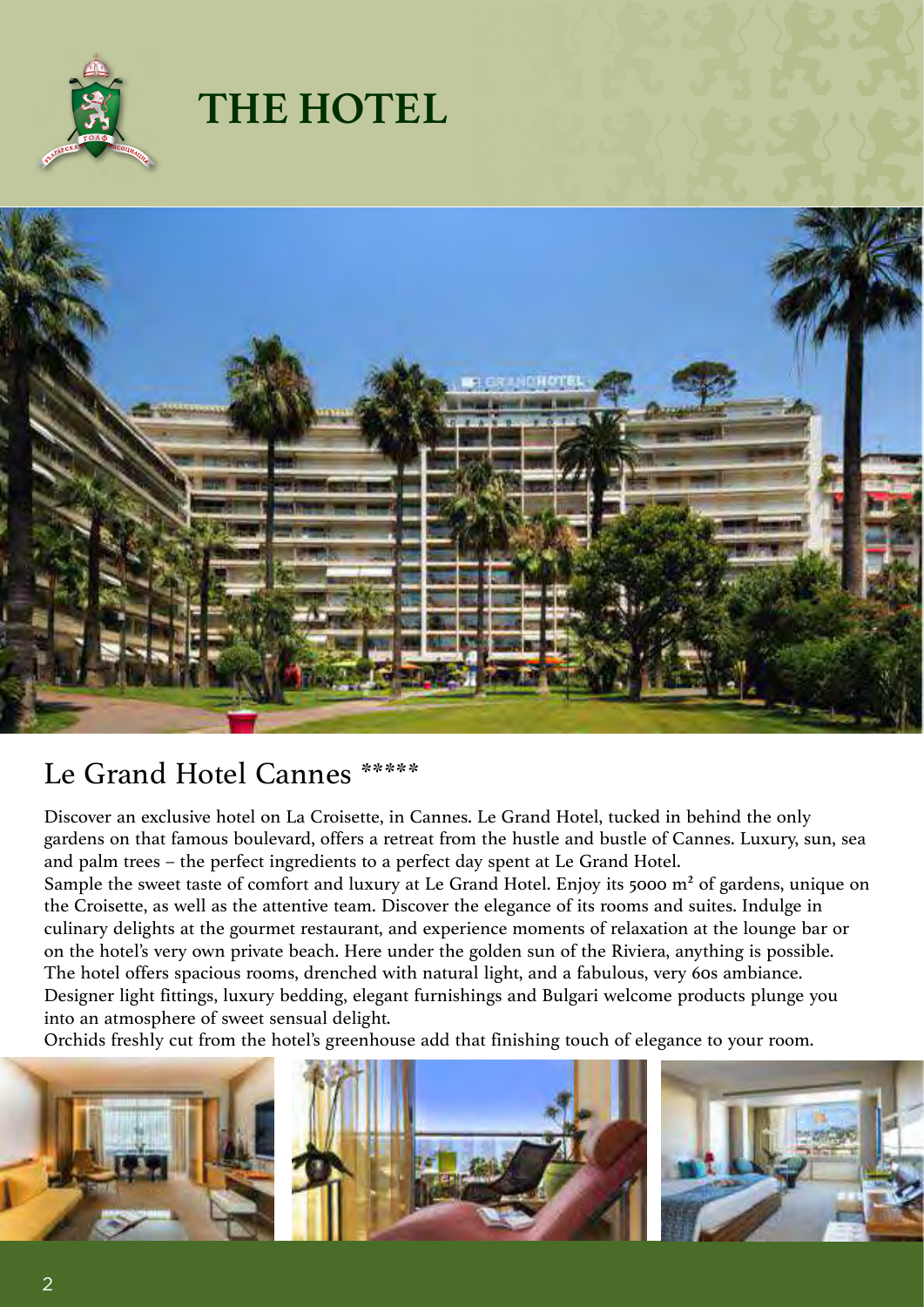

## **THE HOTEL**









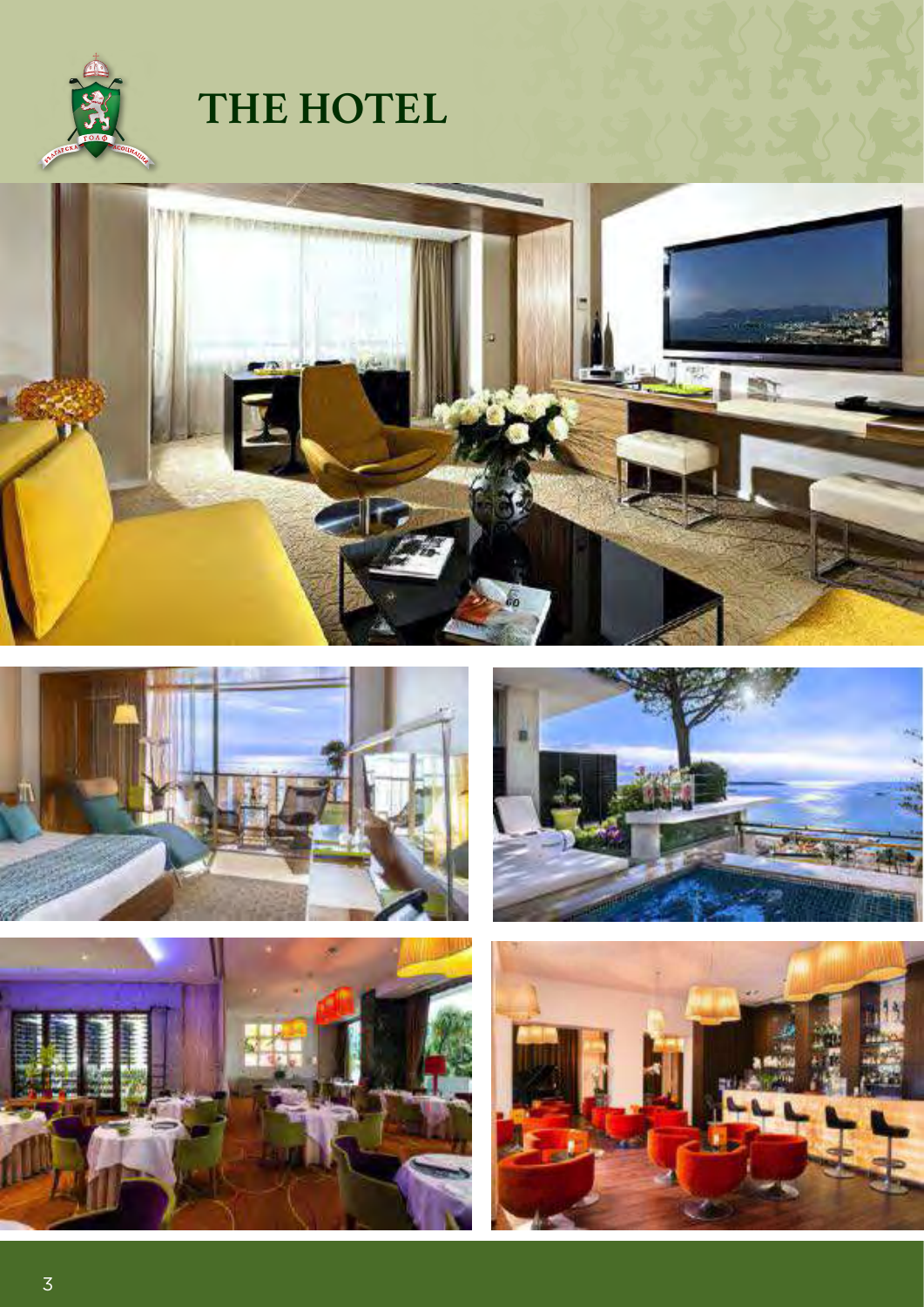

## **THE GOLF COURSES**



## Golf de Cannes Mougins

This Private Club founded in 1923 is one of the most famous golf courses in France. In the middle of a forest, and closer to the Mediterranean, it is a jewel of the Riviera. The 18 holes of the course are known for the quality of the fairways and the speed of the greens worthy of the biggest European courses.

#### **18 holes, 6211 meters, slope 145**

Originally designed by Harry Colt, the prodigious creator of iconic courses such as Royal Lytham & St Anne's, Royal Portrush, Sunningdale and Wentworth, the par 72 and 6200 meter course was reshaped in the 1970s by Peter Allis and Dave Thomas. More recently, greens, bunkers, and the forest park have been revisited by Mackenzie and Ebert, renowned architects specializing in the renovation of Colt courses. For 14 years, the club hosted the Cannes Open. This flagship competition on the European circuit has included prestigious players such as Jean Garaïalde, Greg Norman, Sévériano Ballesteros, Ian Woosnam and others among its winners.

https://www.golfcannesmougins.com/en/the-course/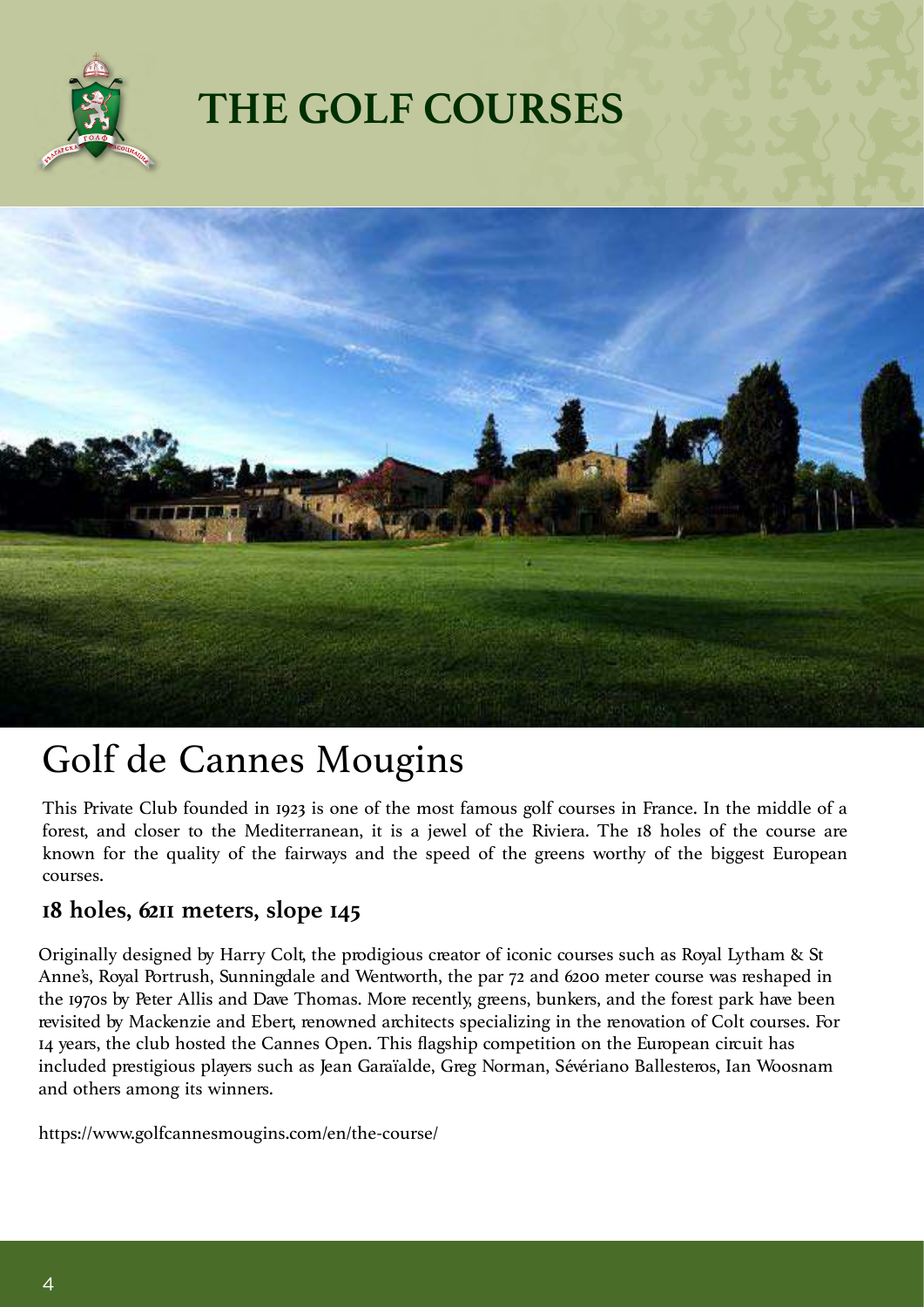

## **THE GOLF COURSES**



## Golf de Cannes Mandelieu Old Course

#### **18 holes, 6188 meters, slope 115**

Founded in 1891 by the Duke Michael of Russia and visited by all the European crowned heads, the Old Course Golf Cannes Mandelieu is a mythical place of the Côte D'Azur. The 18 holes are nested between the mountains and the Mediterranean Sea. Between the fairways and the emerald greens, this course will seduce you due to its peaceful environment and the quality of the landscape.

While playing under the shade of century-old pine trees you will surprisingly discover the special feature of the Old Course. One of the highlights of this course is that you will be able to cross the Siagne River in a ferry that will take you from hole 2 to hole 3 and from hole 12 to hole 13 – a unique experience!

http://www.golfoldcourse.com/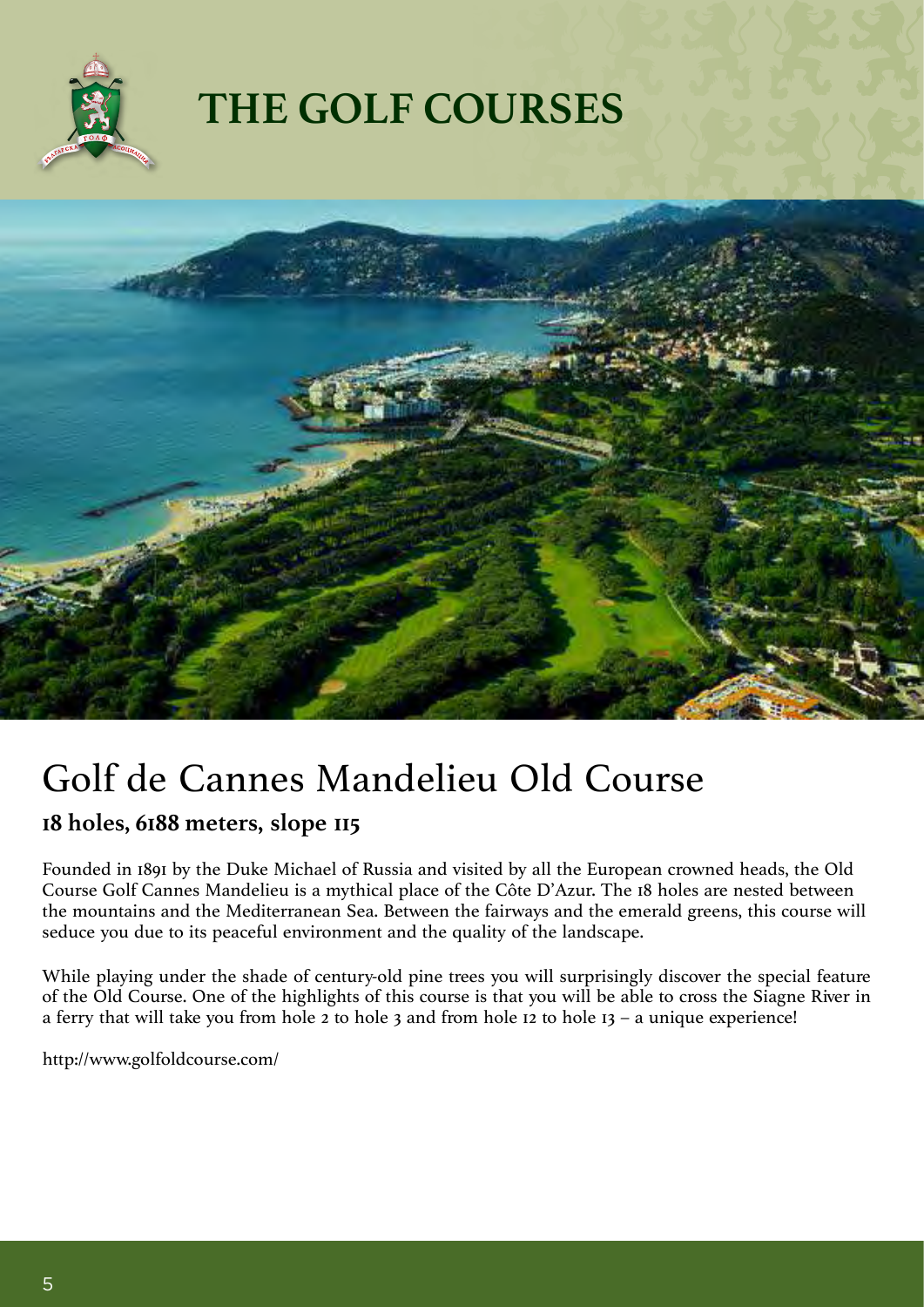

# **ACCOMMODATION & GOLF 4 NIGHT - DIRECT FLIGHT**

## Le Grand Hotel Cannes \*\*\*\*\*

| <b>Single Golfer</b>                        | 1795 €                                                     |
|---------------------------------------------|------------------------------------------------------------|
| Double Golfer                               | 1595 € per person                                          |
| <b>Golfer and Non-Golfer (Sharing)</b>      | 2445 $\epsilon$ per couple                                 |
| <b>PGA Academy Single Golfer</b>            | $1895 \text{ } \in$                                        |
| <b>PGA Academy Double Golfer</b>            | 1695 € per person                                          |
| PGA Academy Golfer and Non-Golfer (Sharing) | $\sqrt{2545 \text{ }6 \text{ }p\text{ }e\text{ }r}$ couple |

### **Flights**

Sofia – Nice – Tuesday, 3rd of March; Departure 06:00 / Arrival 07:25 – W6 4415 Nice – Sofia – Saturday, 7th of March, Departure 08:00 / Arrival 11:10 – W6 4416

**The cost of the flights is not included in the package. Each participant should book their tickets.**

**GOLFER PACKAGE INCLUDES:** Travel Advisors offer a 15 € Fee for handling Wizz Air booking: **office@ta-bg.com, +359 884 524155, Lubo Donchev.**

- Welcome cocktail party at the BGA Headquarters. Draw of the teams.
- Comfortable high-class bus transfer on arrival and departure and from the hotel to the golf courses
- 4 nights in a single or double room at Le Grand Hotel Cannes 5\* (Bed and Breakfast)
- 4 rounds of golf at:
	- -2 x Golf de Cannes Mougins
	- 2 x Golf de Cannes Mandelieu Old Course
- All rounds include shared buggy
- Use of golf driving range (included balls)
- Official Gala Dinner on 6th of March
- Golfers Gift Bag

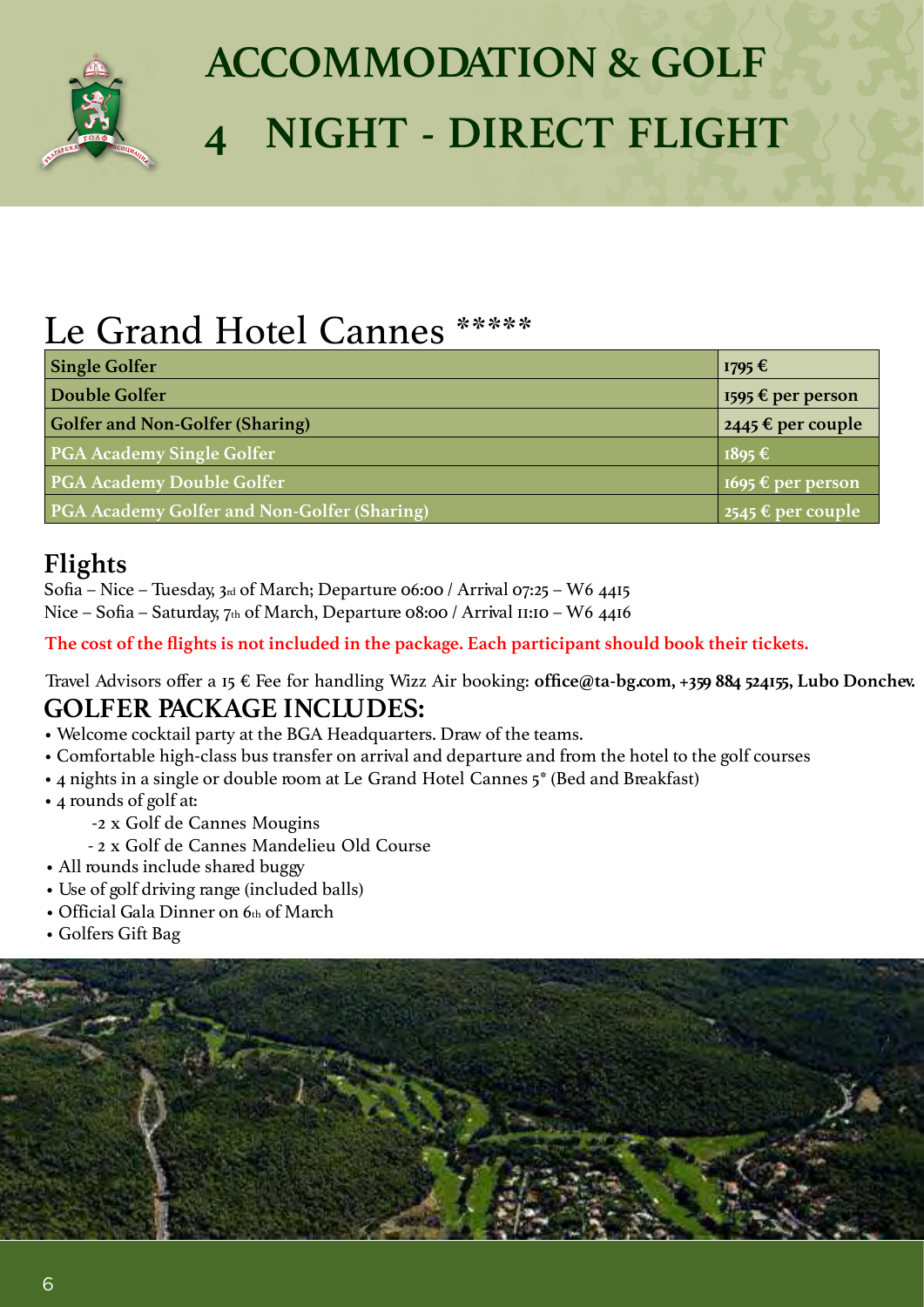

# **ACCOMMODATION & GOLF 4 NIGHT - DIRECT FLIGHT**



### **PGA ACADEMY PACKAGE INCLUDES:**

- Welcome cocktail party at the BGA Headquarters. Draw of the teams.
- Comfortable high-class bus transfer on arrival and departure and from the hotel to the golf courses
- 4 nights in a single or double room at Le Grand Hotel Cannes 5\* (Bed and Breakfast)
- Golf Clinic with PGA Professional Boris Chakarov before each round
- 2 tournament rounds of golf at:
	- Golf de Cannes Mougins Scramble Format
	- Golf de Cannes Mandelieu Old Course Scramble Format
- 2 playing lesson rounds with Boris Chakarov at:
	- Golf de Cannes Mougins
	- Golf de Cannes Mandelieu Old Course
- All rounds include shared buggy
- Use of golf driving range (included balls)
- Official Gala Dinner on 6th of March
- Golfers Gift Bag

### **NON-GOLFER PACKAGE INCLUDES:**

- Welcome cocktail party at the BGA Headquarters
- Comfortable high-class bus transfer on arrival and departure
- 4 nights in a single or double room at Le Grand Hotel Cannes 5\* (Bed and Breakfast)
- Official Gala Dinner on 6th of March

**There is limited number of rooms available in the hotel, please respond quickly. A non-refundable deposit of 50% is payable by Thursday, 19th December 2019.**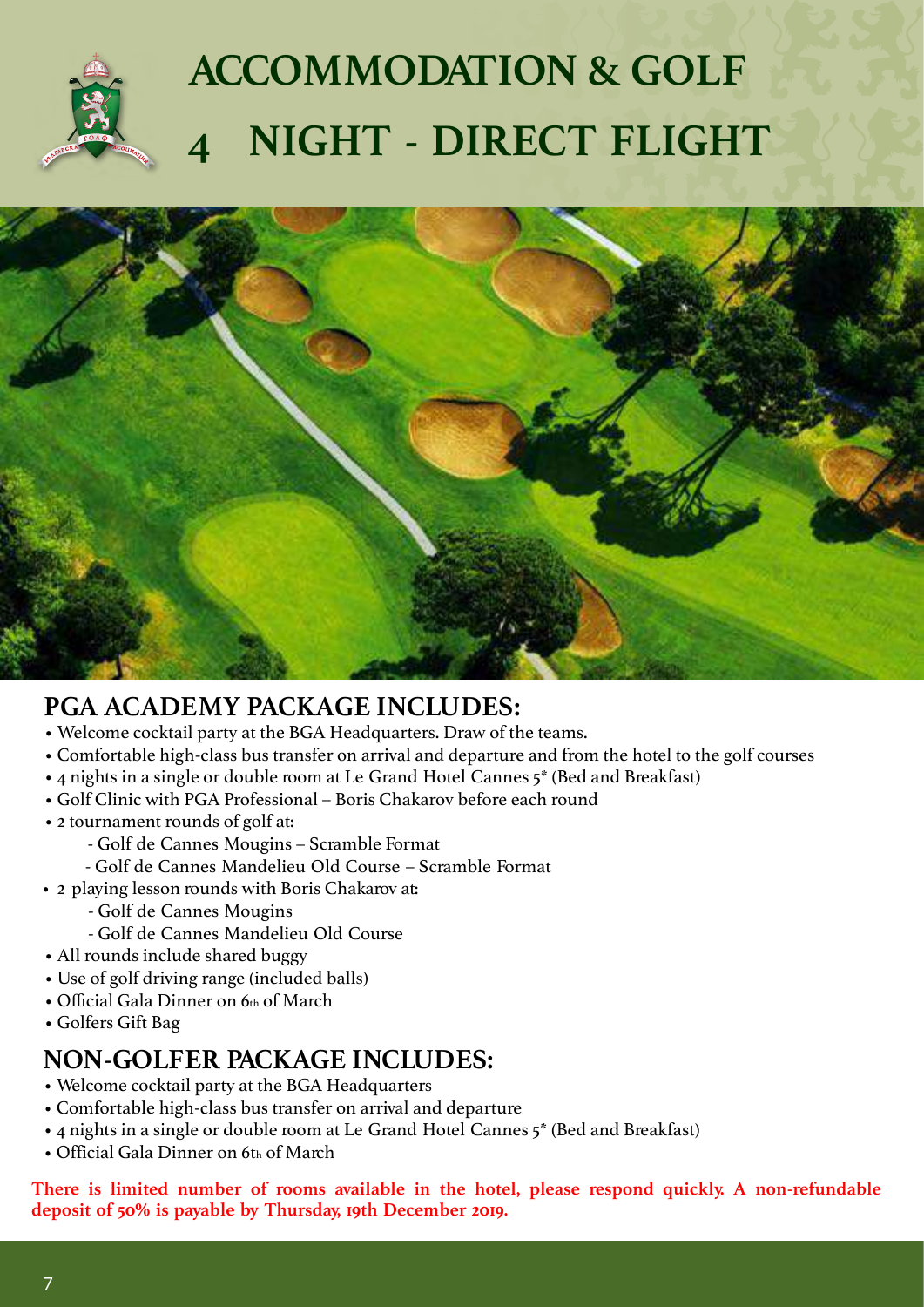

# **ACCOMMODATION & GOLF 5 NIGHT - CONNECTING FLIGHT**

## Le Grand Hotel Cannes \*\*\*\*\*

| <b>Single Golfer</b>                               | 1960 $\epsilon$                    |
|----------------------------------------------------|------------------------------------|
| Double Golfer                                      | 1700 € per person                  |
| <b>Golfer and Non-Golfer (Sharing)</b>             | 2655 $\epsilon$ per couple         |
| <b>PGA Academy Single Golfer</b>                   | $2060 \text{ } \in$                |
| <b>PGA Academy Double Golfer</b>                   | 1800 $\epsilon$ per person         |
| <b>PGA Academy Golfer and Non-Golfer (Sharing)</b> | $\sqrt{2755 \text{ E}}$ per couple |

### **Flights**

Sofia – Munich – Monday, 2nd of March; Departure 13:45 / Arrival 14:50 – LH1703 Munich – Nice – Monday, 2nd of March; Departure 17:35 / Arrival 19:05 – LH2274 Nice – Vienna – Saturday, 7th of March, Departure 15:00 / Arrival 16:45 – OS426 Vienna – Sofia – Saturday, 7th of March, Departure 20:20 / Arrival 22:55 – OS799

### **Ticket price – 395 €**

– outbound flight - golf bags free of charge

– inbound flight - golf bags fee 80 **€**

We have negotiated this group rate with Lufthansa. For bookings, please contact Travel Advisors at: office**@ta-bg.com, +359 884 524155, Lubo Donchev.**

**The cost of the flights is not included in the package. Each participant should book their tickets.**

**The 5 night package does not include airport transfer. Indidvudal transfers can be organised at additional cost.**

### **GOLFER PACKAGE INCLUDES:**

- Welcome cocktail party at the BGA Headquarters. Draw of the teams.
- Comfortable high-class bus transfer from the hotel to the golf courses
- 5 nights in a single or double room at Le Grand Hotel Cannes 5\* (Bed and Breakfast)
- 4 rounds of golf at:
	- -2 x Golf de Cannes Mougins
	- 2 x Golf de Cannes Mandelieu Old Course
- All rounds include shared buggy
- Use of golf driving range (included balls)
- Official Gala Dinner on 6th of March
- Golfers Gift Bag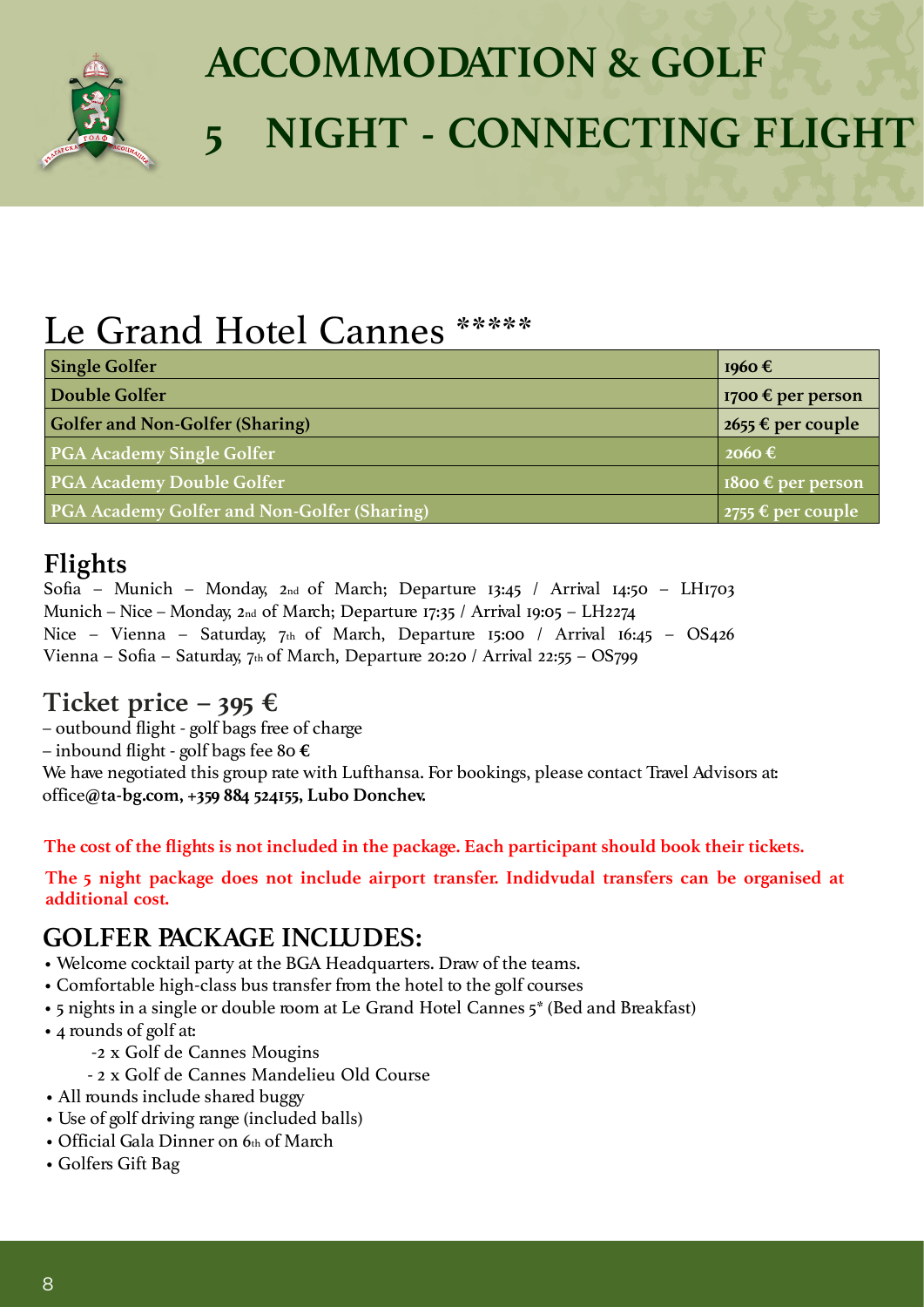

# **ACCOMMODATION & GOLF 5 NIGHT - CONNECTING FLIGHT**



### **PGA ACADEMY PACKAGE INCLUDES:**

- Welcome cocktail party at the BGA Headquarters. Draw of the teams.
- Comfortable high-class bus transfer from the hotel to the golf courses
- 5 nights in a single or double room at Le Grand Hotel Cannes 5\* (Bed and Breakfast)
- Golf Clinic with PGA Professional Boris Chakarov before each round
- 2 tournament rounds of golf at:
	- Golf de Cannes Mougins Scramble Format
	- Golf de Cannes Mandelieu Old Course Scramble Format
- 2 playing lesson rounds with Boris Chakarov at:
	- Golf de Cannes Mougins
	- Golf de Cannes Mandelieu Old Course
- All rounds include shared buggy
- Use of golf driving range (included balls)
- Official Gala Dinner on 6th of March
- Golfers Gift Bag

### **NON-GOLFER PACKAGE INCLUDES:**

- Welcome cocktail party at the BGA Headquarters
- 5 nights in a single or double room at Le Grand Hotel Cannes 5\* (Bed and Breakfast)
- Official Gala Dinner on 6th of March

**There is limited number of rooms available in the hotel, please respond quickly. A non-refundable deposit of 50% is payable by Thursday, 19th December 2019.**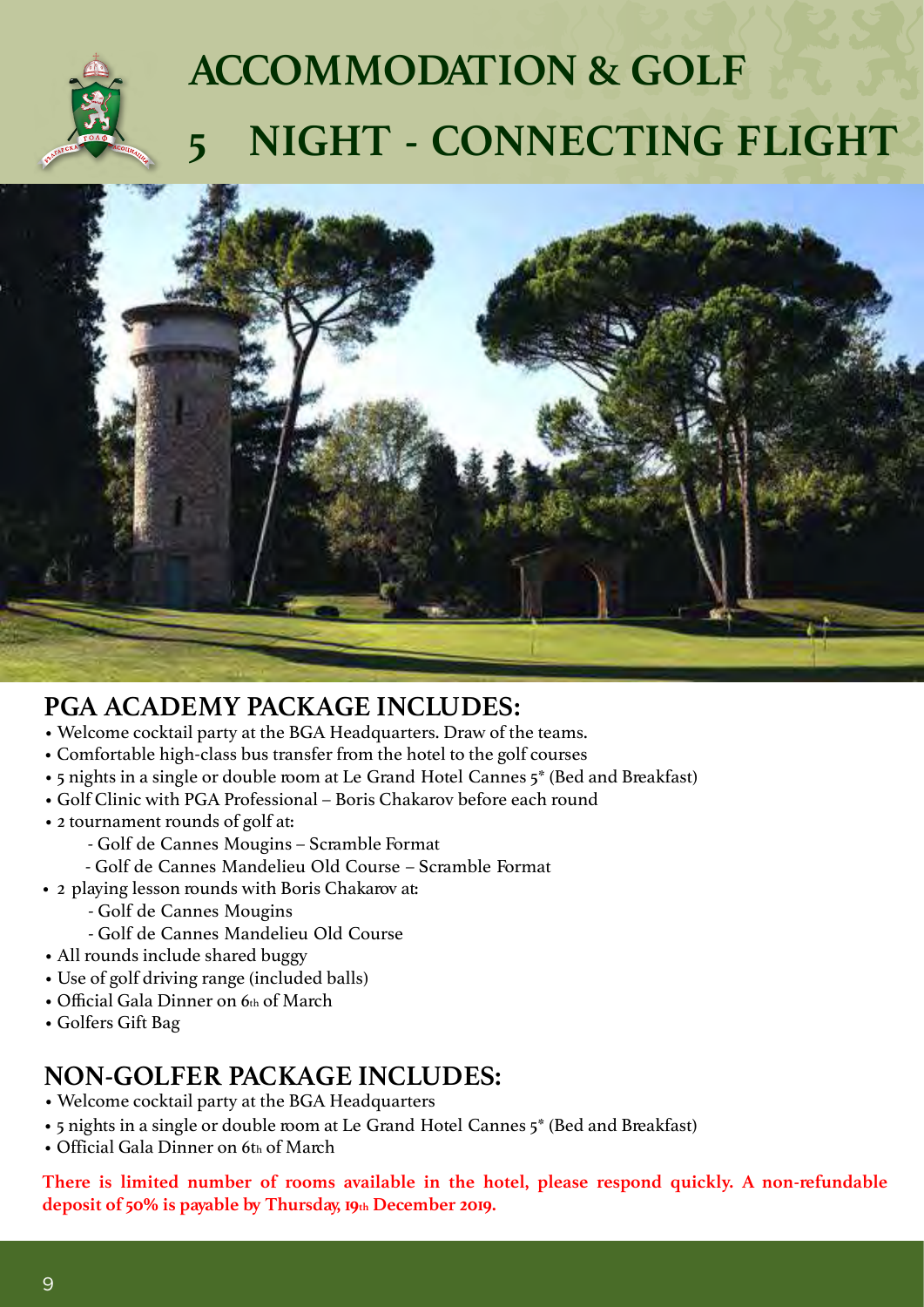

**ITINERARY**

### **ITINERARY**

#### **TUESDAY, 3rd OF MARCH**

- 04:30 Check-in at the airport for flight Sofia Nice
- 06:00 Departure from Sofia to Nice
- 07:25 Arrival at Nice
- 08:15 Coach transfer to the official hotel
- 09:45 Coach transfer to Golf de Cannes Mandelieu Old Course
- 11:00 Golf de Cannes Mandelieu Old Course, Round I of the 15th President's Cup
- Evening at leisure

#### **WEDNESDAY, 4th OF MARCH**

- 08:30 Coach transfer to Golf de Cannes Mougins
- 10:00 Golf de Cannes Mougins, Round II of the 15th President's Cup
- Evening at leisure

#### **THURSDAY, 5th OF MARCH**

- 09:00 Coach transfer to Golf de Cannes Mandelieu Old Course
- 10:30 Golf de Cannes Mandelieu Old Course, Round III of the 15th President's Cup
- Evening at leisure

#### **FRIDAY, 6th OF MARCH**

- 08:30 Coach transfer to Golf de Cannes Mougins
- 10:00 Golf de Cannes Mougins, Final Round of the 15th President's Cup
- 19:00 Gala Dinner and Trophy Presentation

#### **SATURDAY, 7th OF MARCH**

- 05:30 Coach transfer from the hotel to the airport
- 06:00 Check-in at the airport for the flight to Sofia
- 08:00 Departure from Nice
- 11:10 Arrival in Sofia

#### **NOTES:**

Draws and tee times for each round will be displayed on the Hotel notice board and will be send via email.

#### **CONTACT PERSON:**

Konstantin Ikonomov, +359 888 698 991 k.ikonomov@golfbg.net